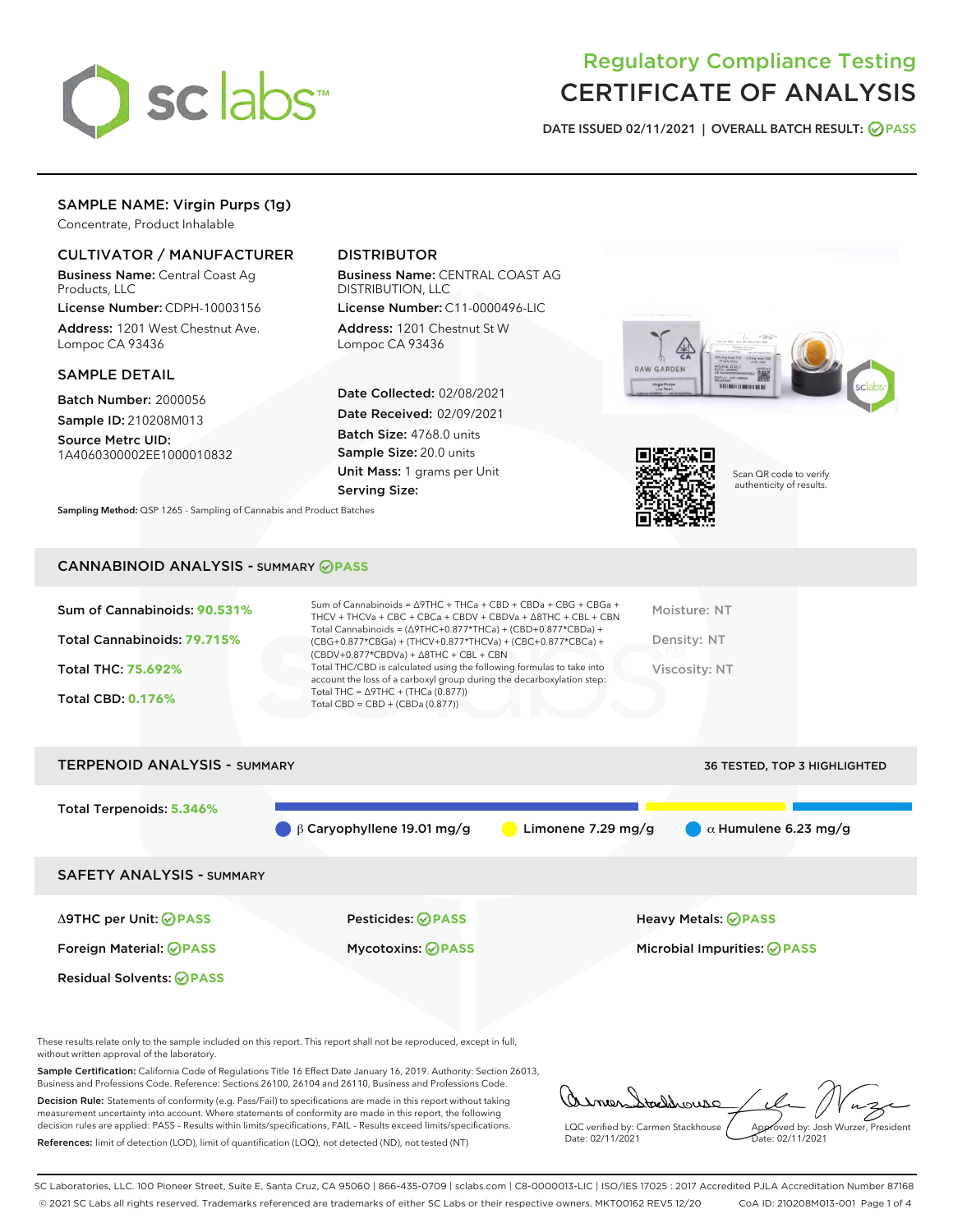



VIRGIN PURPS (1G) | DATE ISSUED 02/11/2021 | OVERALL BATCH RESULT: O PASS

#### CANNABINOID TEST RESULTS - 02/09/2021 2 PASS

Tested by high-performance liquid chromatography with diode-array detection (HPLC-DAD). **Method:** QSP 1157 - Analysis of Cannabinoids by HPLC-DAD

#### TOTAL CANNABINOIDS: **79.715%**

Total Cannabinoids (Total THC) + (Total CBD) + (Total CBG) + (Total THCV) + (Total CBC) + (Total CBDV) + ∆8THC + CBL + CBN

TOTAL THC: **75.692%** Total THC (∆9THC+0.877\*THCa)

TOTAL CBD: **0.176%**

Total CBD (CBD+0.877\*CBDa)

TOTAL CBG: 1.59% Total CBG (CBG+0.877\*CBGa)

TOTAL THCV: 1.629% Total THCV (THCV+0.877\*THCVa)

TOTAL CBC: 0.628% Total CBC (CBC+0.877\*CBCa)

TOTAL CBDV: ND Total CBDV (CBDV+0.877\*CBDVa)

| <b>COMPOUND</b>  | LOD/LOQ<br>(mg/g)          | <b>MEASUREMENT</b><br><b>UNCERTAINTY</b><br>(mg/g) | <b>RESULT</b><br>(mg/g) | <b>RESULT</b><br>(%) |
|------------------|----------------------------|----------------------------------------------------|-------------------------|----------------------|
| <b>THCa</b>      | 0.05/0.14                  | ±21.466                                            | 835.25                  | 83.525               |
| <b>A9THC</b>     | 0.06/0.26                  | ±0.840                                             | 24.41                   | 2.441                |
| <b>THCVa</b>     | 0.07 / 0.20                | ±0.886                                             | 18.58                   | 1.858                |
| <b>CBGa</b>      | 0.1/0.2                    | ±0.86                                              | 16.4                    | 1.64                 |
| <b>CBCa</b>      | 0.07/0.28                  | ±0.350                                             | 7.16                    | 0.716                |
| <b>CBDa</b>      | 0.02/0.19                  | ±0.059                                             | 2.01                    | 0.201                |
| <b>CBG</b>       | 0.06/0.19                  | ±0.059                                             | 1.50                    | 0.150                |
| $\triangle$ 8THC | 0.1/0.4                    | N/A                                                | <b>ND</b>               | <b>ND</b>            |
| <b>THCV</b>      | 0.1/0.2                    | N/A                                                | <b>ND</b>               | <b>ND</b>            |
| <b>CBD</b>       | 0.07/0.29                  | N/A                                                | <b>ND</b>               | <b>ND</b>            |
| <b>CBDV</b>      | 0.04 / 0.15                | N/A                                                | <b>ND</b>               | <b>ND</b>            |
| <b>CBDVa</b>     | 0.03/0.53                  | N/A                                                | <b>ND</b>               | <b>ND</b>            |
| <b>CBL</b>       | 0.06 / 0.24                | N/A                                                | <b>ND</b>               | <b>ND</b>            |
| <b>CBN</b>       | 0.1/0.3                    | N/A                                                | <b>ND</b>               | <b>ND</b>            |
| <b>CBC</b>       | 0.2 / 0.5                  | N/A                                                | <b>ND</b>               | <b>ND</b>            |
|                  | <b>SUM OF CANNABINOIDS</b> |                                                    | 905.31 mg/g             | 90.531%              |

#### **UNIT MASS: 1 grams per Unit**

| ∆9THC per Unit                                                                            | 1120 per-package limit | 24.41 mg/unit<br><b>PASS</b> |  |  |  |
|-------------------------------------------------------------------------------------------|------------------------|------------------------------|--|--|--|
| <b>Total THC per Unit</b>                                                                 |                        | 756.92 mg/unit               |  |  |  |
| <b>CBD per Unit</b>                                                                       |                        | <b>ND</b>                    |  |  |  |
| <b>Total CBD per Unit</b>                                                                 |                        | $1.76$ mg/unit               |  |  |  |
| Sum of Cannabinoids<br>per Unit                                                           |                        | 905.31 mg/unit               |  |  |  |
| <b>Total Cannabinoids</b><br>per Unit                                                     |                        | 797.15 mg/unit               |  |  |  |
| <b>MOISTURE TEST RESULT</b><br><b>DENSITY TEST RESULT</b><br><b>VISCOSITY TEST RESULT</b> |                        |                              |  |  |  |

Not Tested

Not Tested

Not Tested

#### TERPENOID TEST RESULTS - 02/10/2021

Terpene analysis utilizing gas chromatography-flame ionization detection (GC-FID). Terpenes are the aromatic compounds that endow cannabis with their unique scent and effect. Following are the primary terpenes detected. **Method:** QSP 1192 - Analysis of Terpenoids by GC-FID

| <b>COMPOUND</b>         | LOD/LOQ<br>(mg/g) | <b>MEASUREMENT</b><br><b>UNCERTAINTY</b><br>(mq/q) | <b>RESULT</b><br>(mg/g) | <b>RESULT</b><br>(%) |
|-------------------------|-------------------|----------------------------------------------------|-------------------------|----------------------|
| $\beta$ Caryophyllene   | 0.04 / 0.11       | ±0.901                                             | 19.01                   | 1.901                |
| Limonene                | 0.04 / 0.12       | ±0.268                                             | 7.29                    | 0.729                |
| $\alpha$ Humulene       | 0.03 / 0.08       | ±0.202                                             | 6.23                    | 0.623                |
| Linalool                | 0.04 / 0.1        | ±0.22                                              | 4.2                     | 0.42                 |
| <b>Myrcene</b>          | 0.1 / 0.2         | ±0.31                                              | 3.8                     | 0.38                 |
| $\alpha$ Bisabolol      | 0.1 / 0.2         | ±0.13                                              | 2.9                     | 0.29                 |
| <b>Terpineol</b>        | 0.03 / 0.1        | ±0.19                                              | 1.8                     | 0.18                 |
| Fenchol                 | 0.1 / 0.2         | ±0.09                                              | 1.6                     | 0.16                 |
| Nerolidol               | 0.03 / 0.09       | ±0.099                                             | 1.47                    | 0.147                |
| $\beta$ Pinene          | 0.1 / 0.2         | ±0.08                                              | 1.0                     | 0.10                 |
| $\alpha$ Pinene         | 0.04 / 0.13       | ±0.058                                             | 0.89                    | 0.089                |
| Ocimene                 | 0.05 / 0.1        | ±0.09                                              | 0.8                     | 0.08                 |
| Terpinolene             | 0.04 / 0.1        | ±0.05                                              | 0.8                     | 0.08                 |
| Caryophyllene<br>Oxide  | 0.1 / 0.2         | ±0.05                                              | 0.7                     | 0.07                 |
| <b>Borneol</b>          | 0.1 / 0.3         | ±0.03                                              | 0.4                     | 0.04                 |
| Valencene               | 0.02 / 0.06       | ±0.005                                             | 0.23                    | 0.023                |
| Fenchone                | 0.1 / 0.2         | ±0.01                                              | 0.2                     | 0.02                 |
| Guaiol                  | 0.04 / 0.13       | ±0.008                                             | 0.14                    | 0.014                |
| Camphene                | 0.1 / 0.2         | N/A                                                | ND                      | <b>ND</b>            |
| Sabinene                | 0.1 / 0.2         | N/A                                                | <b>ND</b>               | <b>ND</b>            |
| $\alpha$ Phellandrene   | 0.1 / 0.2         | N/A                                                | <b>ND</b>               | <b>ND</b>            |
| 3 Carene                | 0.1 / 0.2         | N/A                                                | ND                      | <b>ND</b>            |
| $\alpha$ Terpinene      | 0.1 / 0.2         | N/A                                                | <b>ND</b>               | <b>ND</b>            |
| Eucalyptol              | 0.1 / 0.2         | N/A                                                | ND                      | <b>ND</b>            |
| $\gamma$ Terpinene      | 0.1 / 0.2         | N/A                                                | ND                      | <b>ND</b>            |
| Sabinene Hydrate        | 0.1 / 0.2         | N/A                                                | <b>ND</b>               | <b>ND</b>            |
| (-)-Isopulegol          | 0.03 / 0.08       | N/A                                                | ND                      | <b>ND</b>            |
| Camphor                 | 0.1 / 0.3         | N/A                                                | ND                      | <b>ND</b>            |
| Isoborneol              | 0.1 / 0.2         | N/A                                                | ND                      | <b>ND</b>            |
| Menthol                 | 0.04/0.1          | N/A                                                | <b>ND</b>               | <b>ND</b>            |
| Nerol                   | 0.05 / 0.1        | N/A                                                | ND                      | ND                   |
| R-(+)-Pulegone          | 0.04 / 0.1        | N/A                                                | <b>ND</b>               | ND                   |
| Geraniol                | 0.04 / 0.11       | N/A                                                | ND                      | ND                   |
| <b>Geranyl Acetate</b>  | 0.03 / 0.10       | N/A                                                | ND                      | ND                   |
| $\alpha$ Cedrene        | 0.03 / 0.10       | N/A                                                | ND                      | ND                   |
| Cedrol                  | 0.1 / 0.2         | N/A                                                | ND                      | ND                   |
| <b>TOTAL TERPENOIDS</b> |                   |                                                    | 53.46 mg/g              | 5.346%               |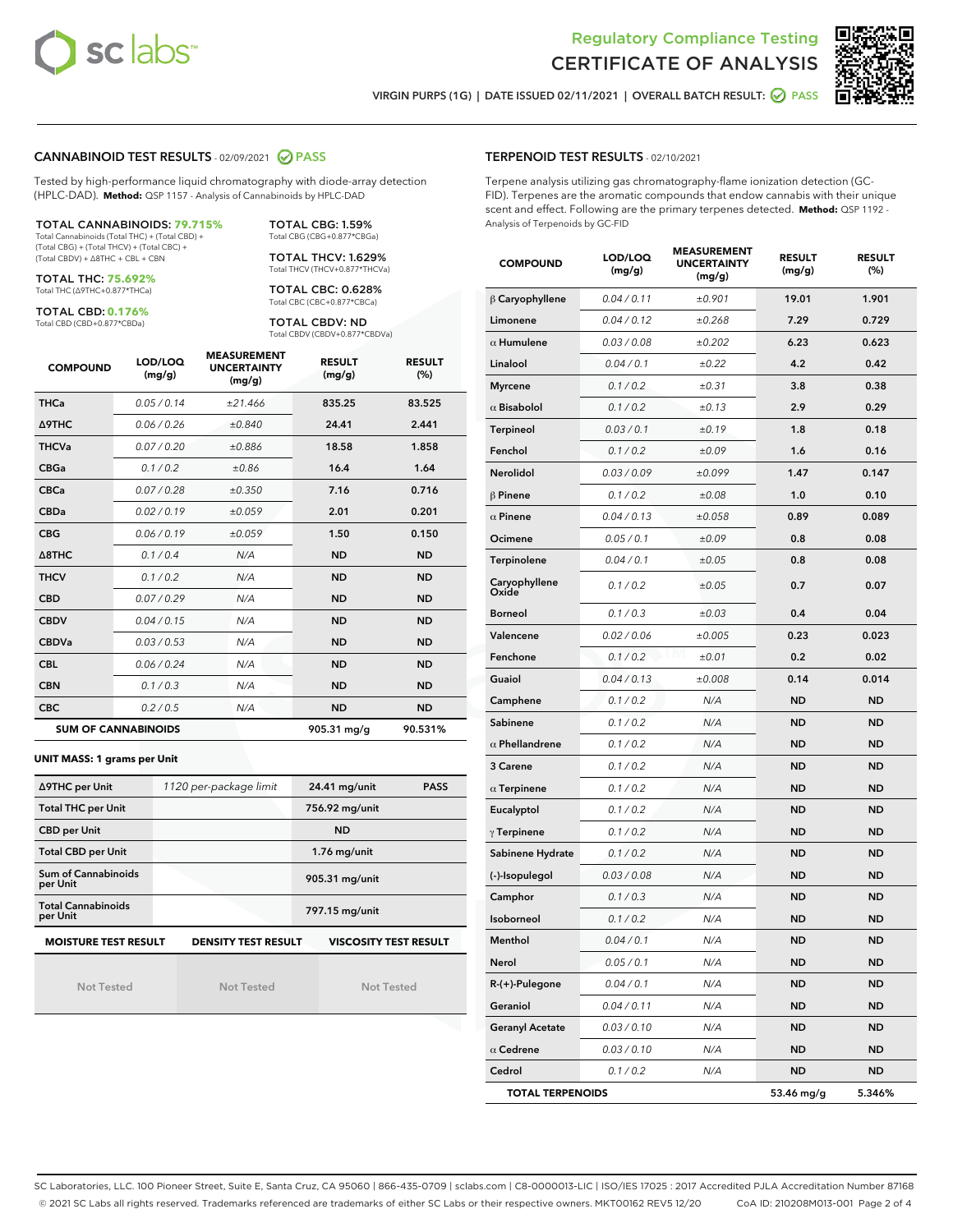



VIRGIN PURPS (1G) | DATE ISSUED 02/11/2021 | OVERALL BATCH RESULT: ● PASS

## CATEGORY 1 PESTICIDE TEST RESULTS - 02/09/2021 2 PASS

Pesticide and plant growth regulator analysis utilizing high-performance liquid chromatography-mass spectrometry (HPLC-MS) or gas chromatography-mass spectrometry (GC-MS). \*GC-MS utilized where indicated. **Method:** QSP 1212 - Analysis of Pesticides and Mycotoxins by LC-MS or QSP 1213 - Analysis of Pesticides by GC-MS

| <b>COMPOUND</b>             | LOD/LOQ<br>$(\mu g/g)$ | <b>ACTION</b><br>LIMIT<br>$(\mu g/g)$ | <b>MEASUREMENT</b><br><b>UNCERTAINTY</b><br>$(\mu g/g)$ | <b>RESULT</b><br>$(\mu g/g)$ | <b>RESULT</b> |
|-----------------------------|------------------------|---------------------------------------|---------------------------------------------------------|------------------------------|---------------|
| Aldicarb                    | 0.03 / 0.08            | $\ge$ LOD                             | N/A                                                     | <b>ND</b>                    | <b>PASS</b>   |
| Carbofuran                  | 0.02 / 0.05            | $\ge$ LOD                             | N/A                                                     | <b>ND</b>                    | <b>PASS</b>   |
| Chlordane*                  | 0.03 / 0.08            | $\ge$ LOD                             | N/A                                                     | <b>ND</b>                    | <b>PASS</b>   |
| Chlorfenapyr*               | 0.03/0.10              | $\ge$ LOD                             | N/A                                                     | <b>ND</b>                    | <b>PASS</b>   |
| Chlorpyrifos                | 0.02 / 0.06            | $\ge$ LOD                             | N/A                                                     | <b>ND</b>                    | <b>PASS</b>   |
| Coumaphos                   | 0.02 / 0.07            | $\ge$ LOD                             | N/A                                                     | <b>ND</b>                    | <b>PASS</b>   |
| Daminozide                  | 0.02/0.07              | $\ge$ LOD                             | N/A                                                     | <b>ND</b>                    | <b>PASS</b>   |
| <b>DDVP</b><br>(Dichlorvos) | 0.03/0.09              | $\ge$ LOD                             | N/A                                                     | <b>ND</b>                    | <b>PASS</b>   |
| Dimethoate                  | 0.03 / 0.08            | $>$ LOD                               | N/A                                                     | <b>ND</b>                    | <b>PASS</b>   |
| Ethoprop(hos)               | 0.03/0.10              | $\ge$ LOD                             | N/A                                                     | <b>ND</b>                    | <b>PASS</b>   |
| Etofenprox                  | 0.02/0.06              | $>$ LOD                               | N/A                                                     | <b>ND</b>                    | <b>PASS</b>   |
| Fenoxycarb                  | 0.03/0.08              | $>$ LOD                               | N/A                                                     | <b>ND</b>                    | <b>PASS</b>   |
| Fipronil                    | 0.03 / 0.08            | $>$ LOD                               | N/A                                                     | <b>ND</b>                    | <b>PASS</b>   |
| Imazalil                    | 0.02/0.06              | $>$ LOD                               | N/A                                                     | <b>ND</b>                    | <b>PASS</b>   |
| <b>Methiocarb</b>           | 0.02 / 0.07            | $\ge$ LOD                             | N/A                                                     | <b>ND</b>                    | <b>PASS</b>   |
| Methyl<br>parathion         | 0.03/0.10              | $\ge$ LOD                             | N/A                                                     | <b>ND</b>                    | <b>PASS</b>   |
| <b>Mevinphos</b>            | 0.03/0.09              | $\ge$ LOD                             | N/A                                                     | <b>ND</b>                    | <b>PASS</b>   |
| Paclobutrazol               | 0.02 / 0.05            | $\ge$ LOD                             | N/A                                                     | <b>ND</b>                    | <b>PASS</b>   |
| Propoxur                    | 0.03 / 0.09            | $\ge$ LOD                             | N/A                                                     | <b>ND</b>                    | <b>PASS</b>   |
| Spiroxamine                 | 0.03 / 0.08            | $\ge$ LOD                             | N/A                                                     | <b>ND</b>                    | <b>PASS</b>   |
| Thiacloprid                 | 0.03/0.10              | $\ge$ LOD                             | N/A                                                     | <b>ND</b>                    | <b>PASS</b>   |

#### CATEGORY 2 PESTICIDE TEST RESULTS - 02/09/2021 @ PASS

| <b>COMPOUND</b>   | LOD/LOQ<br>$(\mu g/g)$ | <b>ACTION</b><br><b>LIMIT</b><br>$(\mu g/g)$ | <b>MEASUREMENT</b><br><b>UNCERTAINTY</b><br>$(\mu g/g)$ | <b>RESULT</b><br>$(\mu g/g)$ | <b>RESULT</b> |
|-------------------|------------------------|----------------------------------------------|---------------------------------------------------------|------------------------------|---------------|
| Abamectin         | 0.03/0.10              | 0.1                                          | N/A                                                     | <b>ND</b>                    | <b>PASS</b>   |
| Acephate          | 0.02/0.07              | 0.1                                          | N/A                                                     | <b>ND</b>                    | <b>PASS</b>   |
| Acequinocyl       | 0.02/0.07              | 0.1                                          | N/A                                                     | <b>ND</b>                    | <b>PASS</b>   |
| Acetamiprid       | 0.02/0.05              | 0.1                                          | N/A                                                     | <b>ND</b>                    | <b>PASS</b>   |
| Azoxystrobin      | 0.02/0.07              | 0.1                                          | N/A                                                     | <b>ND</b>                    | <b>PASS</b>   |
| <b>Bifenazate</b> | 0.01/0.04              | 0.1                                          | N/A                                                     | <b>ND</b>                    | <b>PASS</b>   |
| <b>Bifenthrin</b> | 0.02/0.05              | 3                                            | N/A                                                     | <b>ND</b>                    | <b>PASS</b>   |
| <b>Boscalid</b>   | 0.03/0.09              | 0.1                                          | N/A                                                     | <b>ND</b>                    | <b>PASS</b>   |

## CATEGORY 2 PESTICIDE TEST RESULTS - 02/09/2021 continued

| <b>COMPOUND</b>               | LOD/LOQ<br>(µg/g) | <b>ACTION</b><br>LIMIT<br>$(\mu g/g)$ | <b>MEASUREMENT</b><br><b>UNCERTAINTY</b><br>(µg/g) | <b>RESULT</b><br>(µg/g) | <b>RESULT</b> |
|-------------------------------|-------------------|---------------------------------------|----------------------------------------------------|-------------------------|---------------|
| Captan                        | 0.19/0.57         | 0.7                                   | N/A                                                | ND                      | <b>PASS</b>   |
| Carbaryl                      | 0.02 / 0.06       | 0.5                                   | N/A                                                | ND                      | <b>PASS</b>   |
| Chlorantranilip-<br>role      | 0.04 / 0.12       | 10                                    | N/A                                                | <b>ND</b>               | <b>PASS</b>   |
| Clofentezine                  | 0.03 / 0.09       | 0.1                                   | N/A                                                | <b>ND</b>               | <b>PASS</b>   |
| Cyfluthrin                    | 0.12 / 0.38       | 2                                     | N/A                                                | ND                      | <b>PASS</b>   |
| Cypermethrin                  | 0.11/0.32         | 1                                     | N/A                                                | ND                      | <b>PASS</b>   |
| Diazinon                      | 0.02 / 0.05       | 0.1                                   | N/A                                                | <b>ND</b>               | <b>PASS</b>   |
| Dimethomorph                  | 0.03/0.09         | 2                                     | N/A                                                | ND                      | <b>PASS</b>   |
| Etoxazole                     | 0.02 / 0.06       | 0.1                                   | N/A                                                | <b>ND</b>               | <b>PASS</b>   |
| Fenhexamid                    | 0.03/0.09         | 0.1                                   | N/A                                                | ND                      | <b>PASS</b>   |
| Fenpyroximate                 | 0.02 / 0.06       | 0.1                                   | N/A                                                | ND                      | <b>PASS</b>   |
| Flonicamid                    | 0.03 / 0.10       | 0.1                                   | N/A                                                | ND                      | <b>PASS</b>   |
| Fludioxonil                   | 0.03/0.10         | 0.1                                   | N/A                                                | <b>ND</b>               | <b>PASS</b>   |
| Hexythiazox                   | 0.02 / 0.07       | 0.1                                   | N/A                                                | ND                      | <b>PASS</b>   |
| Imidacloprid                  | 0.04 / 0.11       | 5                                     | N/A                                                | ND                      | <b>PASS</b>   |
| Kresoxim-methyl               | 0.02 / 0.07       | 0.1                                   | N/A                                                | ND                      | <b>PASS</b>   |
| Malathion                     | 0.03/0.09         | 0.5                                   | N/A                                                | ND                      | <b>PASS</b>   |
| Metalaxyl                     | 0.02 / 0.07       | $\overline{2}$                        | N/A                                                | ND                      | <b>PASS</b>   |
| Methomyl                      | 0.03 / 0.10       | 1                                     | N/A                                                | <b>ND</b>               | <b>PASS</b>   |
| Myclobutanil                  | 0.03/0.09         | 0.1                                   | N/A                                                | ND                      | <b>PASS</b>   |
| Naled                         | 0.02 / 0.07       | 0.1                                   | N/A                                                | ND                      | <b>PASS</b>   |
| Oxamyl                        | 0.04 / 0.11       | 0.5                                   | N/A                                                | <b>ND</b>               | <b>PASS</b>   |
| Pentachloronitro-<br>benzene* | 0.03 / 0.09       | 0.1                                   | N/A                                                | <b>ND</b>               | <b>PASS</b>   |
| Permethrin                    | 0.04 / 0.12       | 0.5                                   | N/A                                                | <b>ND</b>               | <b>PASS</b>   |
| Phosmet                       | 0.03 / 0.10       | 0.1                                   | N/A                                                | ND                      | <b>PASS</b>   |
| Piperonylbu-<br>toxide        | 0.02 / 0.07       | 3                                     | N/A                                                | <b>ND</b>               | <b>PASS</b>   |
| Prallethrin                   | 0.03 / 0.08       | 0.1                                   | N/A                                                | <b>ND</b>               | <b>PASS</b>   |
| Propiconazole                 | 0.02 / 0.07       | 0.1                                   | N/A                                                | ND                      | <b>PASS</b>   |
| Pyrethrins                    | 0.04 / 0.12       | 0.5                                   | N/A                                                | ND                      | PASS          |
| Pyridaben                     | 0.02 / 0.07       | 0.1                                   | N/A                                                | <b>ND</b>               | <b>PASS</b>   |
| Spinetoram                    | 0.02 / 0.07       | 0.1                                   | N/A                                                | <b>ND</b>               | <b>PASS</b>   |
| Spinosad                      | 0.02 / 0.07       | 0.1                                   | N/A                                                | <b>ND</b>               | <b>PASS</b>   |
| Spiromesifen                  | 0.02 / 0.05       | 0.1                                   | N/A                                                | <b>ND</b>               | <b>PASS</b>   |
| Spirotetramat                 | 0.02 / 0.06       | 0.1                                   | N/A                                                | <b>ND</b>               | <b>PASS</b>   |
| Tebuconazole                  | 0.02 / 0.07       | 0.1                                   | N/A                                                | <b>ND</b>               | <b>PASS</b>   |
| Thiamethoxam                  | 0.03 / 0.10       | 5                                     | N/A                                                | <b>ND</b>               | <b>PASS</b>   |
| Trifloxystrobin               | 0.03 / 0.08       | 0.1                                   | N/A                                                | <b>ND</b>               | <b>PASS</b>   |